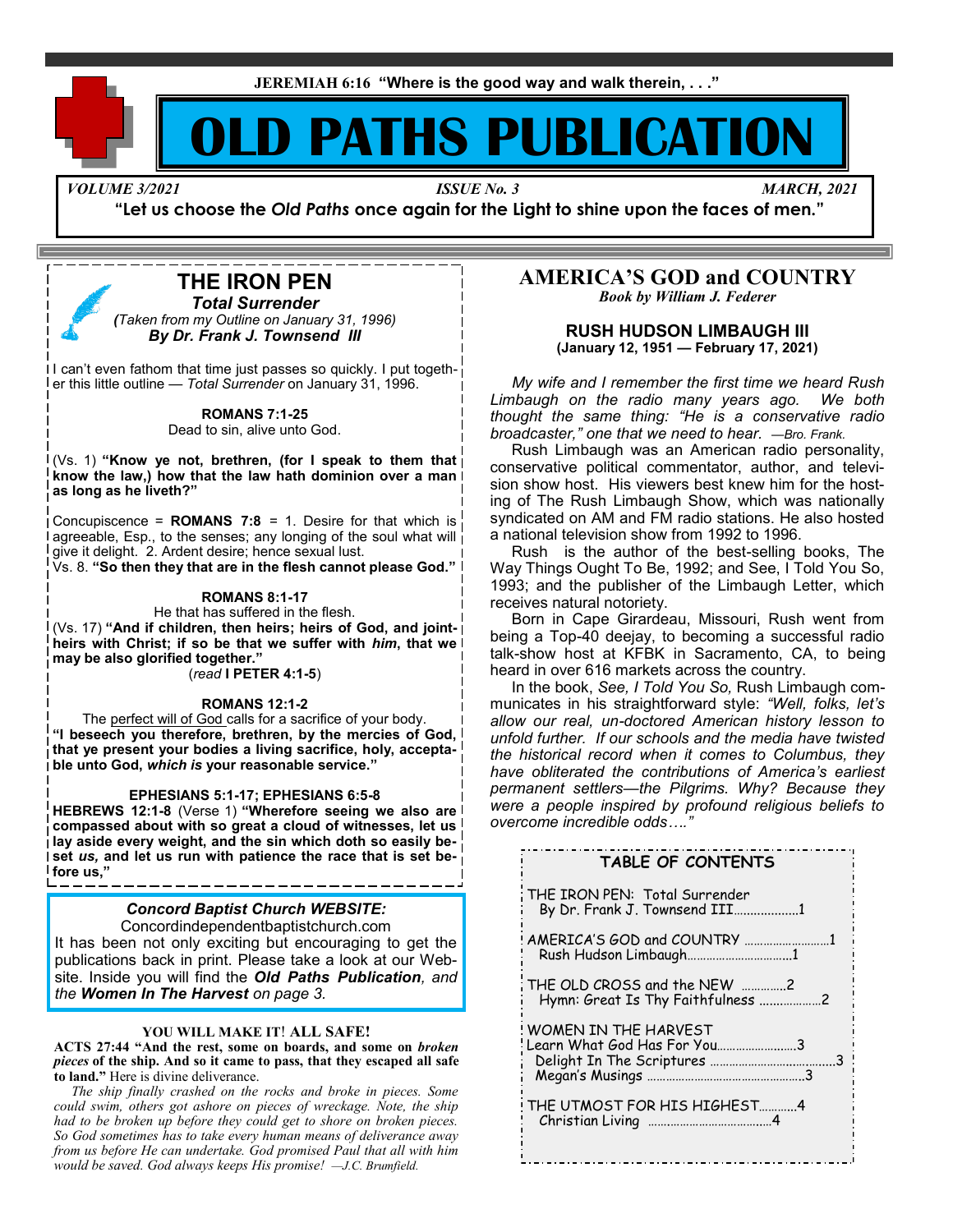

 For the most part, people believe they are going to heaven. Yet so many have deceived themselves. They don't know the Lord Jesus Christ as their personal Saviour.

Below is a portion of the gospel tract **THE OLD CROSS and the NEW** by A. W. Tozer. Part II will be in the April, 2021, Issue of the Old Paths Publication.

 All unannounced and mostly undetected there has come in modern times a new cross into popular evangelical circles. It is like the old cross, but different: the likenesses are superficial, the differences fundamental.

 From this new cross has sprung a new philosophy of the Christian life, and from that new philosophy has come a new evangelical technique; a new type of meeting and a new kind of preaching. This new evangelism employs the same language as the old, but its content is not the same and its emphasis not as before.

 The old cross would have no truck with the world. For Adam's proud flesh it meant the end of the journey. It carried into effect the sentence imposed by the law of Sinai. The new cross is not opposed to the human race, rather it is a friendly pal and, if understood aright. It is the source oceans of good clean fun and innocent enjoyment. It lets Adam live without interference. His life motivation is unchanged; he still lives for his own pleasure, only now he takes delight in singing choruses and watching religious movies instead of singing bawdy songs and drinking hard liquor. The accent is still on enjoyment though the fun is now on a higher plane morally if not intellectually.

 The new cross encourages a new and entirely different evangelistic approach. The evangelist does not demand abnegation of the old life before a new life can be received. He preaches not contrasts but similarities. He seeks to key into public interest by showing that Christianity makes no unpleasant demands; rather, it offers the same thing the world does, only on a higher level. Whatever the sin-made world happens to be clamoring after at the moment is cleverly shown to be the very thing the gospel offers, only the religious product is better.

 The new cross does not slay the sinner, it directs him. It gears him into a cleaner and jollier way of living and saves his selfrespect. To the self-assertive it says, 'Come and assert yourself for Christ.' To the egotist it says, 'Come and enjoy the thrill of Christian fellowship.' The Christian message is slanted in the direction of the current vogue in order to make it acceptable to the public.

 The philosophy back of this kind of thing may be sincere, but its sincerity does not save it from being false. It is false because it is blind. It misses completely the whole meaning of the cross.

 The old cross is a symbol of death. It stands for the abrupt, violent end of a human being. The man in Roman ties who took up his cross and started down the road had already said good-by to his friends. He was not coming back. He was not going out to have his life redirected; he was going out to have it ended. The cross made no compromise, modified nothing, spared nothing; it slew all of the man, completely and for good. It did not try to keep on good terms with its victim. It struck cruel and hard, and when it had finished its work, the man was no more.



#### **Great Is Thy Faithfulness Lyrics: Thomas O. Chisholm (1866-1960) Composer: William M. Ranyan (1870-1957)**

**Great is Thy faithfulness, O God my Father! There is no shadow of turning with Thee; Thou changest not, Thy compassions, they fail not: As Thou hast been Thou forever wilt be.**

**Summer and winter, and spring-time and harvest, Sun, moon and stars in their courses above, Join with all nature in manifold witness To Thy great faith-ful-ness, mercy and love.**

**Pardon for sin and a peace that endureth, Thine own dear presence to cheer and to guide, Strength for today and bright hope for tomorrow—Blessings all mine, with ten thousand beside!**

#### **CHORUS**

#### **Great is Thy faithfulness! Great is Thy faithfulness! Morning by morning** *new mercies* **I see; All I have needed Thy hand hath provided — Great is Thy Faithfulness, Lord unto me!**

*Thomas Obadiah Chisholm* was an American songwriter which wrote several prominent Christian hymns. He was born in Franklin, Kentucky on July 29, 1866 in a log cabin. His boyhood, up to the age twenty-one, was spent on a farm and teaching at district schools. For five years he was the associate editor of his local weekly newspaper, the *Franklin Favorite.* He entered the ministry of the Methodist Episcopal Church, South.

It is written that prior to his conversion, he had done versifying, contributing to the *Louisville Courier-Journal,* and was chosen poet for the Kentucky Press Association. His first hymns were sent to Fanny Crosby for criticism, who returned them with kindly suggestions and such words of commendation as to encourage him in the work. His first success was *"O, to be like Thee*."

In writing, he aimed to magnify the Word, incorporating as much Scripture, either literally or in paraphrase, as possible, and to avoid any flippant or sentimental themes; choosing subjects from the inexhaustible store house of the Bible.

*"Having been led, for a part of my life,"* he tells us, *"through some difficult paths, I have sought to gather from such experience material out of which to write hymns of comfort and cheer for those similarly circumstanced."*

Thomas O. Chisholm was ordained to the Methodist ministry and in 1903 joined the Louisville Methodist Conference. His health failed after a one-year pastorate at Scottsville, Kentucky, and he spent the next five years with his family on a farm near Winona Lake, Indiana.

After 1909. he became a life insurance agent in Winona Lake and continued this same work when he moved to Vineland, New Jersey, in 1916. He retired in 1953 and spent his remaining years at the Methodist Home for the Aged, Ocean Grove.

In his lifetime Mr. Chisholm wrote more than twelve hundred poems, more than eight hundred of which have appeared in religious periodicals, with quite a number being used as hymn texts. He died in 1960.

#### *Publication of Hymns*

Thomas O Chisholm, *Great Is Thy Faithfulness* and Other Song Lyrics and Poems (Vineland, NJ: Glendale Press, 1956).

For a partial record of his published hymns, see his 1956 book, although some pages only say *"Published as a hymn."* Cross reference these citations against the database at Hymnary.org.

*Please read Part II of the Old Cross and the New next month.*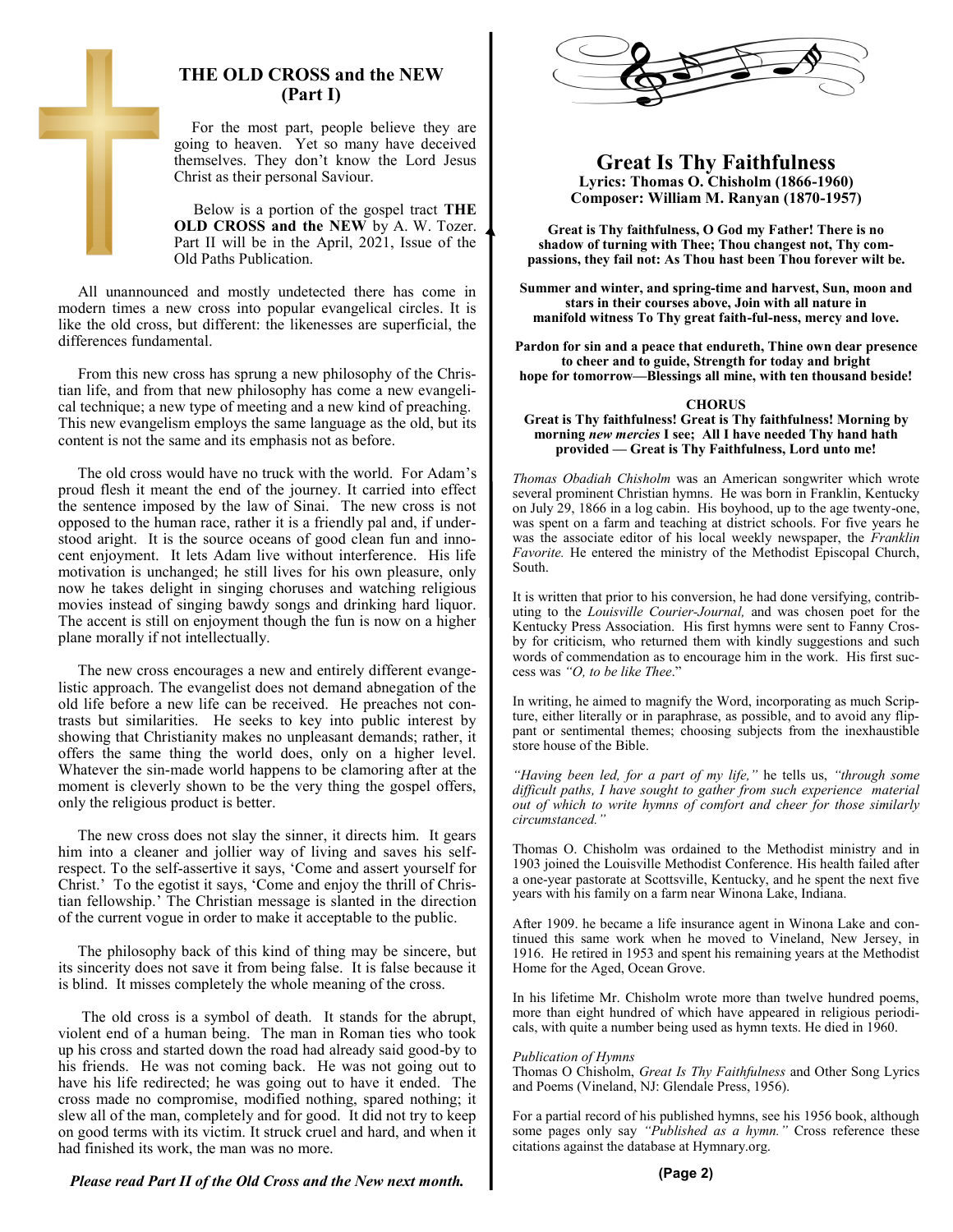

## **WOMEN IN THE HARVEST**

*The WOMEN IN THE HARVEST publication began back in October of 1998. I founded this publication, hoping to be a blessing and encouragement to the women in the harvest.*

**Wisdom for Women:** Disobedience will render much regret. *—Sis. Linda.*



## **LEARN WHAT GOD HAS FOR YOU** *By Mrs. Linda K. Townsend*

Women, I believe, know of many sufferings in life. Have you ever gotten to the point, or have been told by medical staff that there is "no hope." Well I am here to write that where there is breath there is hope. I believe getting to the point where you think there isn't hope is when God begins to work; we need to trust more.

I read part of a little book recently. The couple (now with the Lord) were prepared to travel a great distance to get medical help. Then beyond comprehension the wife was told by her doctor she had "no hope." Her days were numbered. Could you imagine how she and her husband felt, and just having a baby it tripled their fears.

God worked in their hearts. Things were quickly put into perspective. It was all about trusting Him. It wasn't the time to just give up. It was the time to fight to live. God, the great Physician, did a mighty job that only He could accomplish for the medical problem at hand.

The young woman got well and lived ten more years; all the while looking for a cure. Our God is a great God! I can only begin to imagine the joy in their lives when she went on to live and serve God for a decade longer. How great is that? It's beyond awesome!

Sometimes we feel helpless in the midst of a storm. Yet God is still our helper. He hasn't forsaken us! Things happen for a reason. We aren't to play the blame game or get bitter. We are to be better Christians and learn from our trials and tribulations. Let not your heart be troubled is such a familiar passage, but it has made an indelible impression upon our hearts. There is hope beyond measure.

I would like to add *We Never Know* when someone will leave this world and go into eternity. People need to be prepared and know the Lord Jesus Christ.

**I JOHN 5:13 "These things I have written unto you that believe on the Son of God; that ye may know that ye have eternal life, and that ye may believe on the name of the Son of God."** 

*In this year alone there have been a number of deaths of people we've known. They had no idea they would die unexpectedly. Were they prepared to meet God?* 

*Don't be hoping you know the Lord Jesus Christ. Know so!* 

**PSALM 45:1 "My heart is inditing a good matter: I speak of the things which I have made touching the king: my tongue** *is* **the pen of a ready writer."**



## **DELIGHT IN THE SCRIPTURES**

 *By Sushannah (Jasmine) Townsend*

have zoomed in (once again) on the word Delight this month. I am. sharing some of the *scripture* references with you. *—Sis. Jasmine.*

> **Genesis 34:19 Numbers 14:8 "If the LORD delight is us…" Deuteronomy 10:15; 21:14; I Samuel 15:22; 18:22; I Samuel 19:2; II Samuel 1:24 II Samuel 15:26; II Samuel 22:20; II Samuel 24:3 I Kings 10:9; II Chronicles 9:8 Nehemiah 9:25; Esther 2:14; Esther 6:6, 7, 11 Job 22:26; Job 27:10; Job 34:9**

**Psalm 16:3 "But to the saints, that are in the earth, and to the excellent, in whom is all my delight."** 

## **Psalm 18:19; Psalm 22:8**

**Psalm 37:4 "Delight thyself also in the LORD; and he shall give thee the desires of thine heart."** 

**Psalm 37:11 "But the meek shall inherit the earth; and shall delight themselves in the abundance of peace." Psalms 37:23 "The steps of a good man are ordered by the LORD:** 

**and he delighteth in his way."**



#### **MEGAN'S MUSINGS By Megan E. Townsend**

Okay! This month of March, 2021, I've been musing more about life. *—Sis. Megan.*

**Musing…** Living for Jesus, that's all that matters is from a song my grandmother (my mom's MUM) used to sing. I purposely spelled her mom as MUM because that's how it is spelled in England. (My mom told me that). Anyway with the Death of a friend's brother, I mused about Life, especially mine. I am just spinning wheels when I don't Live for Jesus. I mused that is the most important thing that Christian's can do. Take *your* time with Jesus!

If we don't live for Jesus and serve Him, we are not doing a whole lot with our lives. Just a little walk with Jesus through the *scriptures* serves more purpose than romance novels. Doesn't it? For sure!

Musing our days away can be wasteful at times. We need to focus more on God and remember that He loves us more than anyone else. He really does! So let's try to be more faithful in reading the Bible, and praying.

**Musing still….** Guess what I am doing? I'm memorizing ISAIAH Chapter 53. Jasmine is memorizing it too. We've almost learned half of it so far. I am taking time with Jesus. It helps me to stay focused more.

| <b>TAKE YOUR TIME</b><br>Take your time—or time takes you and<br>• drains your strength away. Take a minute, •<br>• maybe two, throughout your busy day—for •<br>slowing down to meditate—from worldly.<br>• things apart-in a quiet place to wait with •<br>• a receptive heart. Take your time to think •<br>• about the greatest things of all—take your •<br>• time to work it out before the curtains fall.<br>Why the worry? What's the hurry? Take: |
|------------------------------------------------------------------------------------------------------------------------------------------------------------------------------------------------------------------------------------------------------------------------------------------------------------------------------------------------------------------------------------------------------------------------------------------------------------|
| over time and stroll Slacken pace to •<br>see the view. Take your time or time.<br>takes you. - Patience Strong                                                                                                                                                                                                                                                                                                                                            |